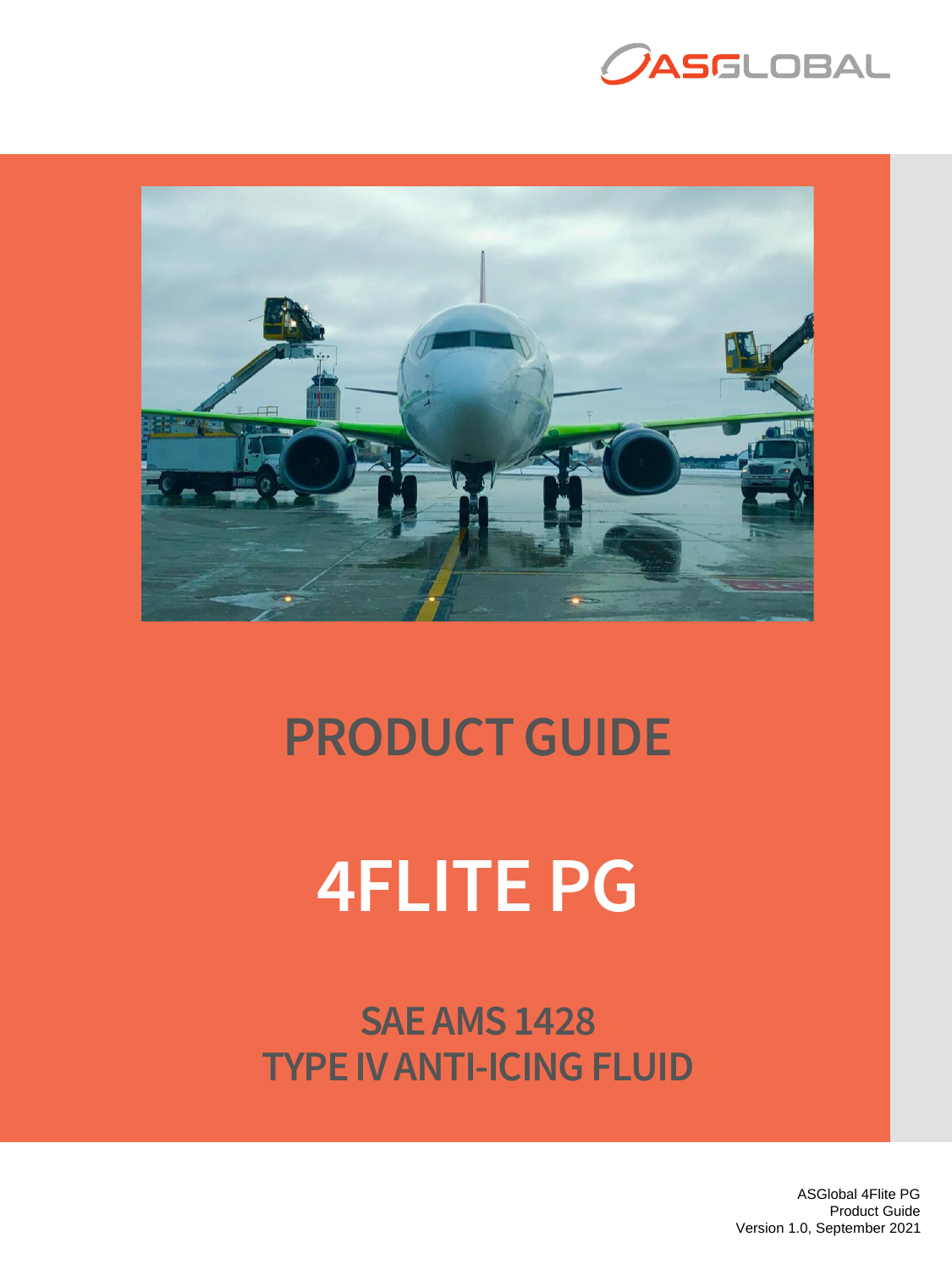

*This page is intentionally left blank.*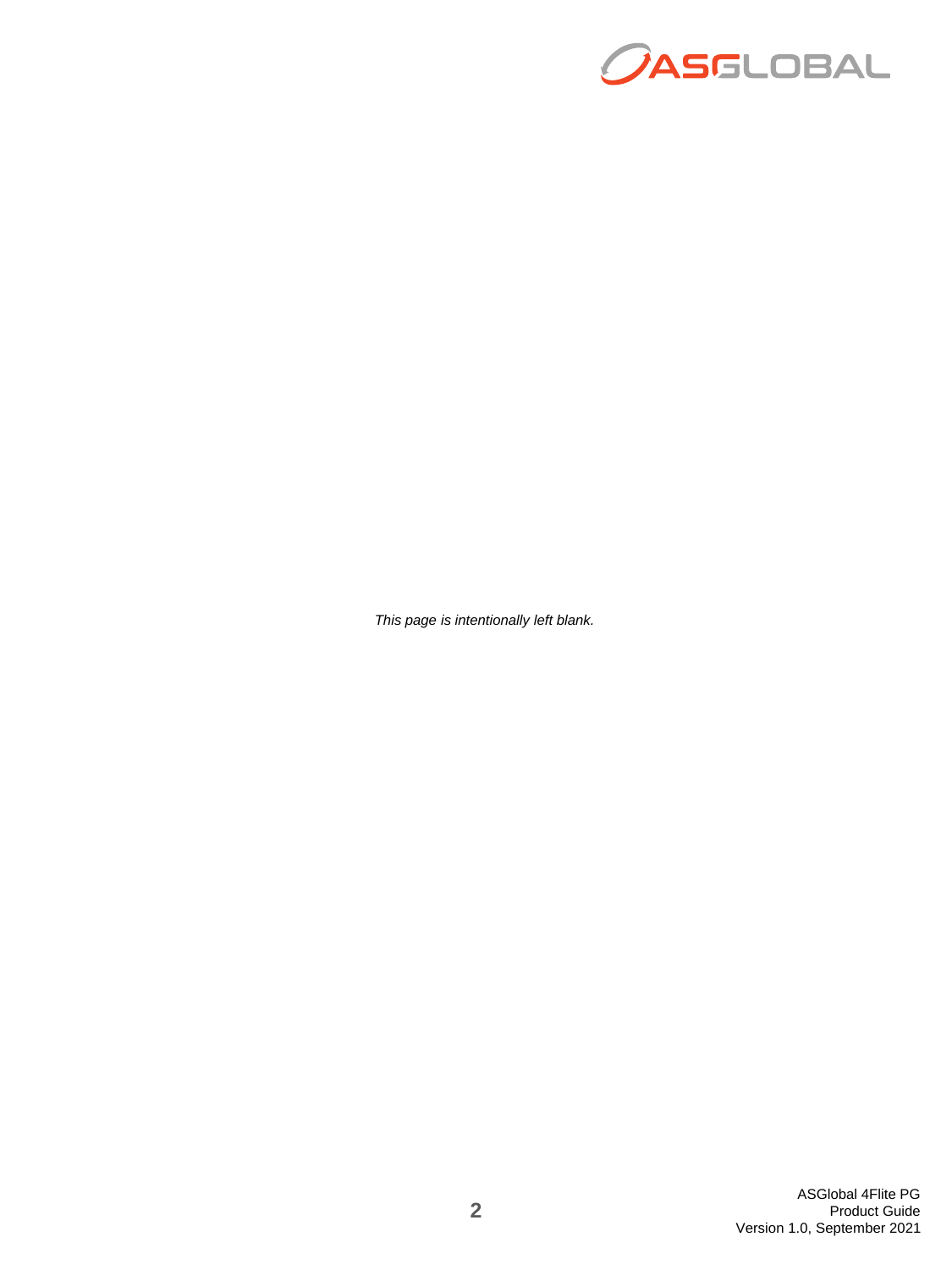

## **Table of Contents**

|                                                 | <b>Page</b> |
|-------------------------------------------------|-------------|
| ASGlobal                                        | 5           |
| <b>Clean Aircraft Concept</b>                   | 5           |
| What We Offer                                   | 5           |
| <b>Product Guide</b>                            | 6           |
| <b>Safety Data Sheet</b>                        | 6           |
| <b>Product Disclaimers</b>                      | 6           |
| Introducing 4Flite PG                           | 7           |
| 4Flite PG Qualification                         | 8           |
| <b>Delivery Options</b>                         | 9           |
| 4Flite PG Fluid Data Summary                    | 10          |
| <b>Fluid Acceptance</b>                         | 10          |
| Freezing Point Testing of 4Flite PG             | 11          |
| Acceptable Refractive Index Range               | 11          |
| Lowest Operational Use Temperature of 4Flite PG | 11          |
| Viscosity                                       | 12          |
| Recommended Viscosity Measurement Method        | 12          |
| <b>Production Range Viscosity</b>               | 12          |
| Lowest On-Wing Viscosity                        | 13          |
| <b>Product Dilution</b>                         | 13          |
| Applying 4Flite PG                              | 14          |
| <b>Two-Step Operations</b>                      | 14          |
| One-Step Anti-Icing with Unheated 4Flite PG     | 15          |
| One-Step De/Anti-icing with Heated 4Flite PG    | 15          |
| Applying 4Flite PG with Forced Air              | 15          |
| <b>Fluid Failure</b>                            | 16          |
| <b>Holdover Time</b>                            | 16          |
| Storage and Handling of 4Flite PG               | 17          |
| <b>Product Safety</b>                           | 17          |
| <b>Storage Tanks</b>                            | 18          |
| Piping and Hoses                                | 18          |
| Pumps                                           | 19          |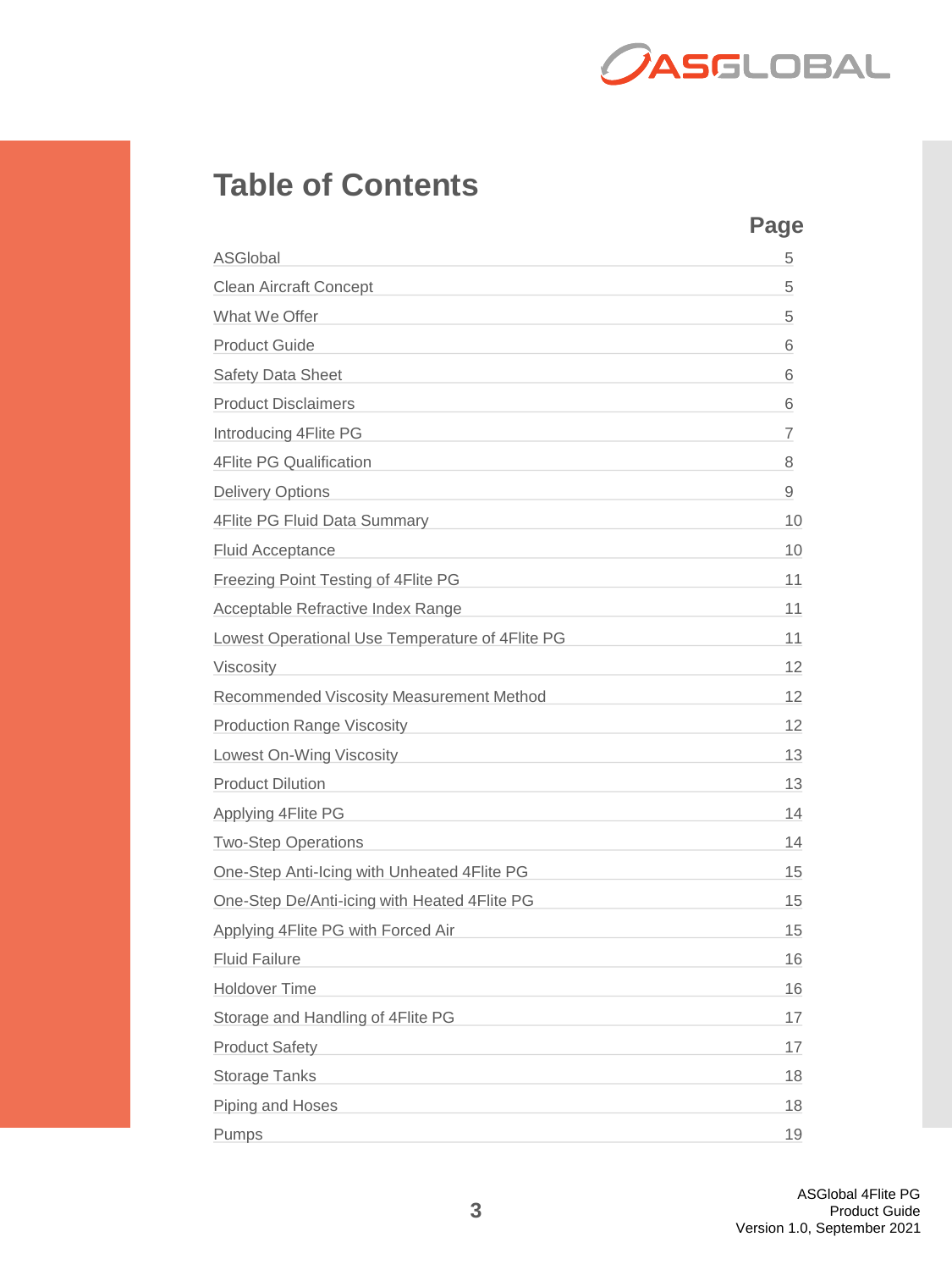

## **Table of Contents**

#### **Page**

| <b>Storage Stability</b>           | 19 |
|------------------------------------|----|
| Storage Heating of 4Flite PG       | 19 |
| Incompatible Mixtures              | 19 |
| Using 4Flite PG with New Equipment | 20 |
| <b>Fluid Changeover Procedures</b> | 20 |
| <b>Fluid Transfers</b>             | 20 |
| <b>Product Labels</b>              | 20 |
| Precautions                        | 21 |
| Contact Information                | 22 |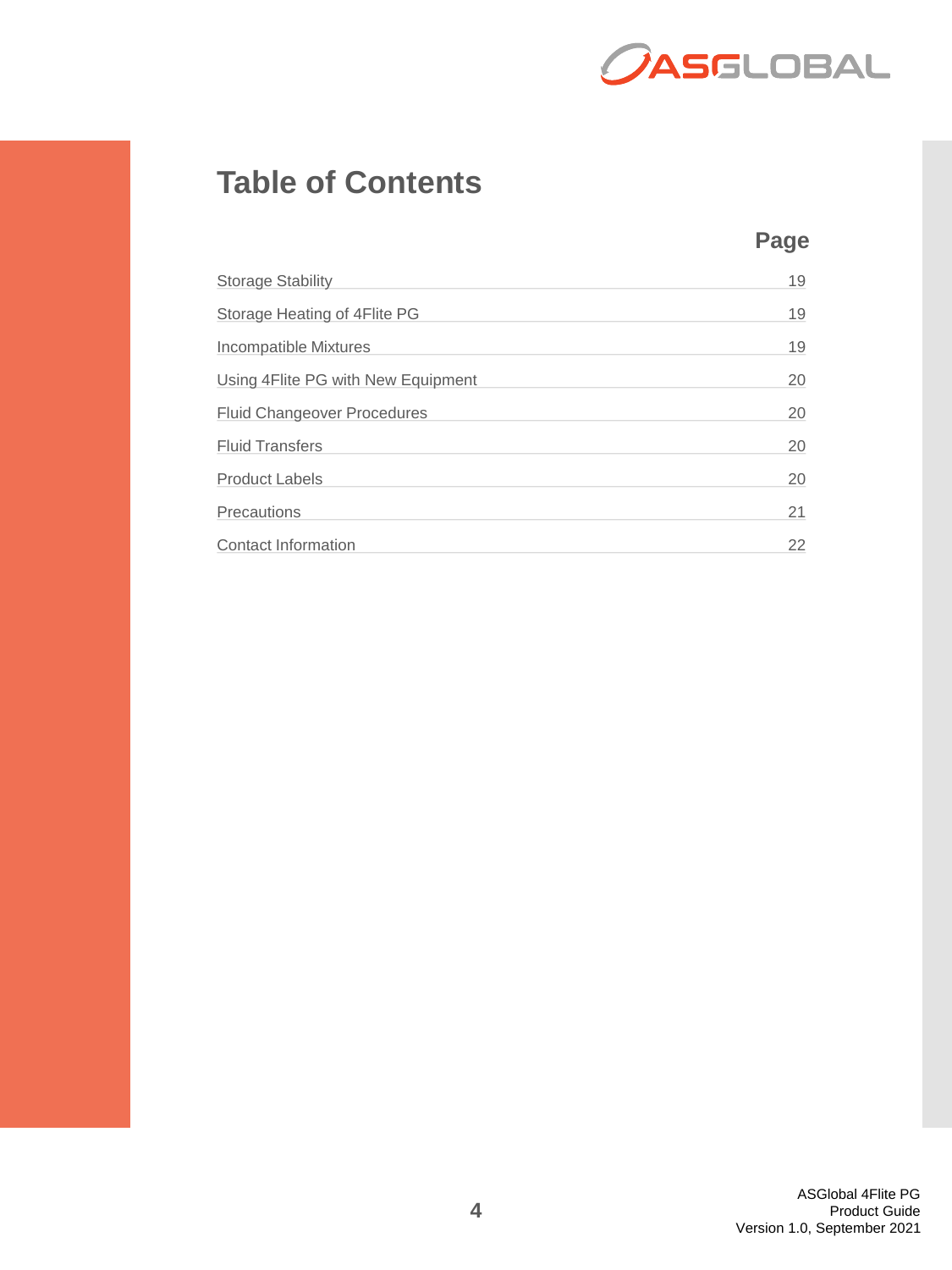

## **ASGlobal**

ASGlobal is a worldwide organization with offices located in Canada and the European Union and with partners and team members all over the globe. We are a small but trusted name in aviation specialty chemicals with a strong focus on aircraft and airport winterization products. Whether in support of our airline, airport or aviation ground service company customers, we take great pride in our unique world-class customer service approach as the foundation of the growth of our North American customer base along with multiple footprints in Europe.

Our team of experts has over two decades of experience in the aviation industry, challenging the status quo to ensure that our partners receive optimal solutions and the most cost-effective products possible.

#### **Clean Aircraft Concept**

The Clean Aircraft Concept was established by global aviation regulators to ensure that the takeoff of aircraft is prohibited when snow, ice, slush or frost is adhering to wings, tails, control surfaces, propellers, engine intakes and other critical surfaces of the aircraft. To this end, global regulations, industry standards and robust procedures for all aspects of ground de/anti-icing operations have been developed by the global industry to ensure that aircraft are de/anti-iced on the ground prior to departure. The most common approaches for deicing and anti-icing aircraft in winter operations are glycolbased fluids, such as our Sky-Go EG and Sky-Go PG Type I fluids and our 4Flite PG Type IV fluid.

#### **What We Offer**

ASGlobal is uniquely positioned as a producer and distributor of aircraft de/antiicing fluids, runway deicing fluids and aircraft lavatory fluids. Our aircraft de/antiicing fluids are available in either Ethylene Glycol (EG) or Propylene Glycol (PG) formulation, depending on the geographical location of the customer.

Our fluids allow for the safe and efficient departure of customer aircraft in challenging and unpredictable winter operating conditions, when used in collaboration with a comprehensive ground de/anti-icing program.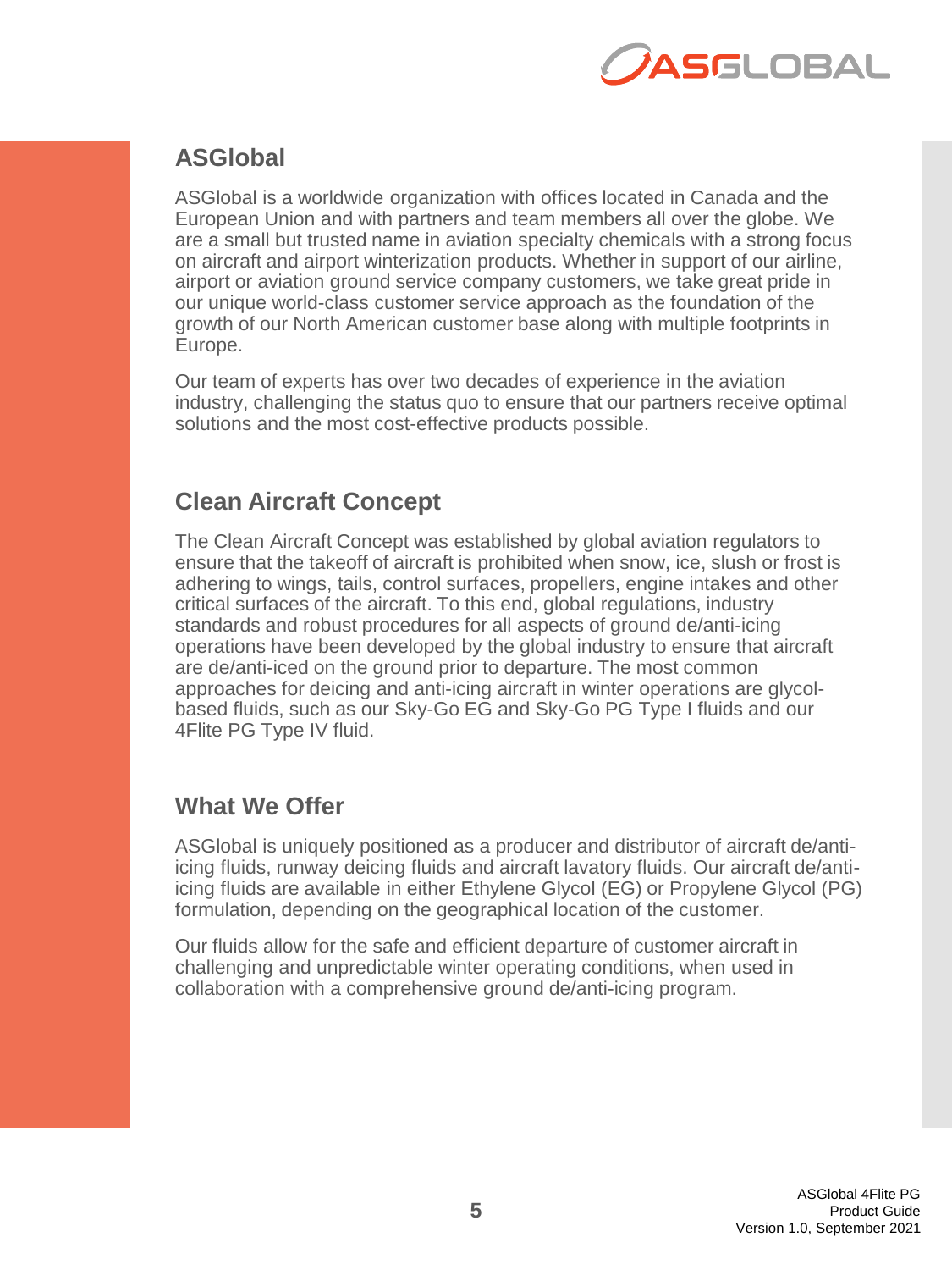

#### **Product Guide**

This Product Guide contains details and general guidance for the handling, storage and operational use of 4Flite PG Type IV anti-icing fluid.

This 4Flite PG Product Guide (Version 1.0) is dated September 2021 and shall remain current until a revision is issued. It is the responsibility of the user of 4Flite PG to verify the ASGlobal website and to ensure that the most recent version of the Product Guide is always employed. All previous versions of the Product Guide shall be removed from circulation and destroyed.

Customers using 4Flite PG shall always ensure that this Product Guide is made available to all personnel handling and employing 4Flite PG, and that all applicable information from this Product Guide is included within employee training programs and operational procedures, as required.

#### **Safety Data Sheet**

An associated Safety Data Sheet (SDS) has been provided along with this Product Guide. It is strongly recommended that users of 4Flite PG consult, read and understand the safety precautions provided within the SDS and comply with such measures while receiving, handling and/or using 4 Flite PG fluid.

#### **Product Disclaimers**

ASGlobal does not guarantee, explicitly or implicitly, the properties of the 4Flite PG product or the suitability of the 4Flite PG product for a particular de/anti-icing operation or application. The user of 4Flite PG is therefore solely responsible for determining the suitability of the 4Flite PG fluid for the intended application. The user of 4Flite PG is solely responsible for assuming all risk and liability in connection with the use of the 4Flite PG product.

4Flite PG fluid is not a stand-alone anti-icing approach and must always be employed as part of a comprehensive aircraft ground de/anti-icing program developed based on industry standards such as SAE AS 6285 and specific procedures from the airlines and airframe manufacturers.

Only suitably trained and qualified personnel should be allowed to receive, handle, test and apply 4Flite PG fluids. All relevant product information from this guide, such as product properties, lowest operational use temperatures, handling considerations and fluid performance data shall be included within the user's internal personnel training programs.

The details contained within this Product Guide were based on information believed to be reliable at the time of publication and are intended to provide general guidance on the 4Flite PG product and its usage. All references within this document to third-party information such as SAE standards and global regulatory guidance were correct at the time of publication of this Product Guide.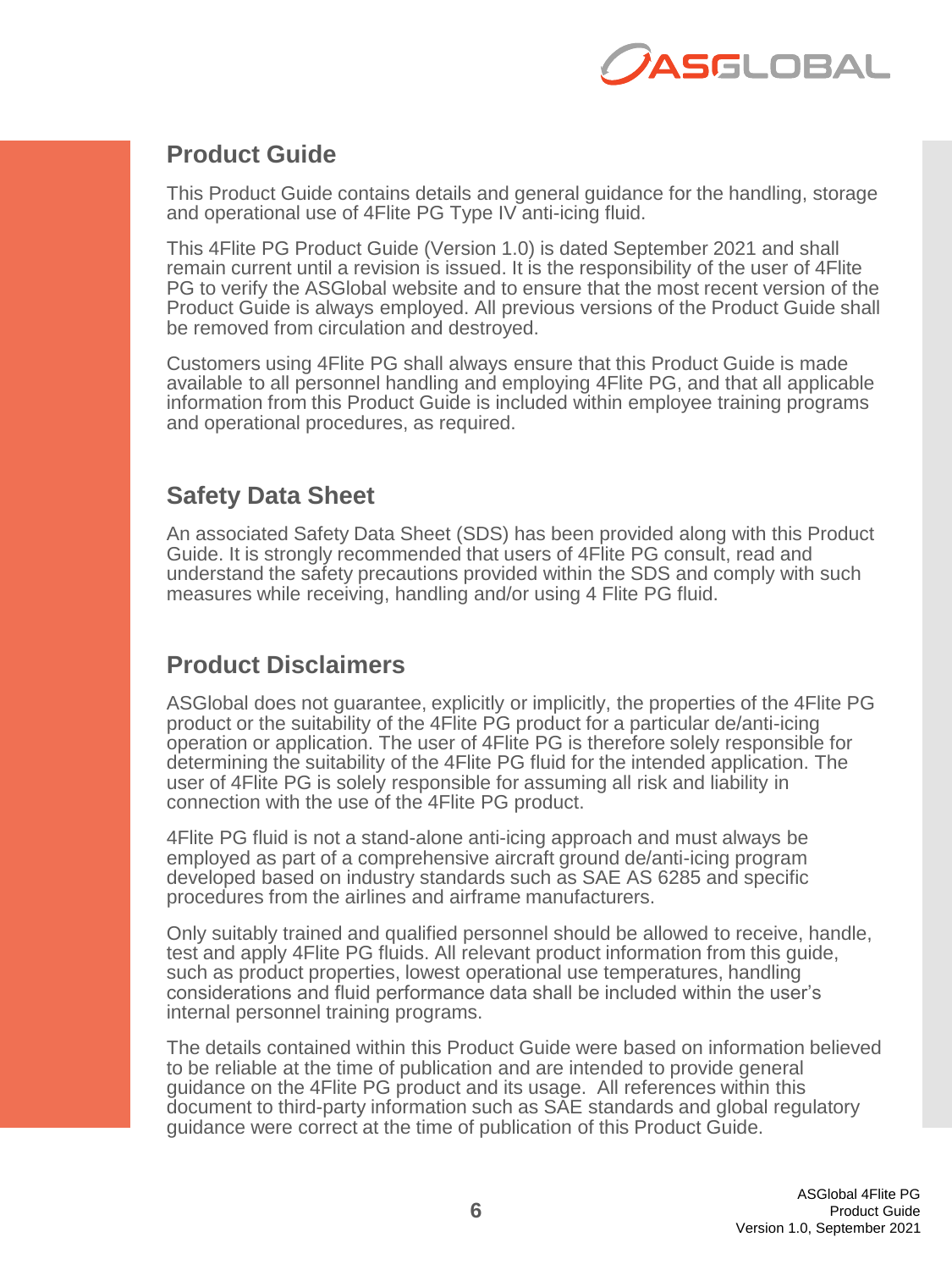

## **Introducing 4Flite PG**

4Flite PG is a thickened Type IV aircraft anti-icing fluid that has been fully qualified in accordance with SAE Aerospace Material Specification (AMS) 1428/1.

4Flite PG Type IV anti-icing fluid is a Propylene-Glycol based fluid containing water, corrosion inhibitors, surfactants, polymers, green dye and other additives.

4Flite PG fluid is intended to be used as part of a robust and comprehensive aircraft ground de/anti-icing program that is compliant with industry standards, local regulations and customer airline de/anti-icing programs.

4Flite PG fluid is designed to be applied unheated to aircraft surfaces as the second step of a two-step de/anti-icing procedure to provide a protective coating to treated aircraft surfaces against the reformation of ice, snow and frost following the successful deicing of the aircraft with heated ASGlobal Type I fluids. The protection times provided by the 4Flite PG Type IV fluid in various winter weather conditions are called Holdover Times and are documented in a fluid-specific performance chart for 4Flite PG that has been published by Transport Canada and the Federal Aviation Administration.

4Flite PG has been fully qualified in its Neat or 100/00 formulation only, which signifies that the fluid, as supplied by ASGlobal, is not intended to be further diluted by the end user.

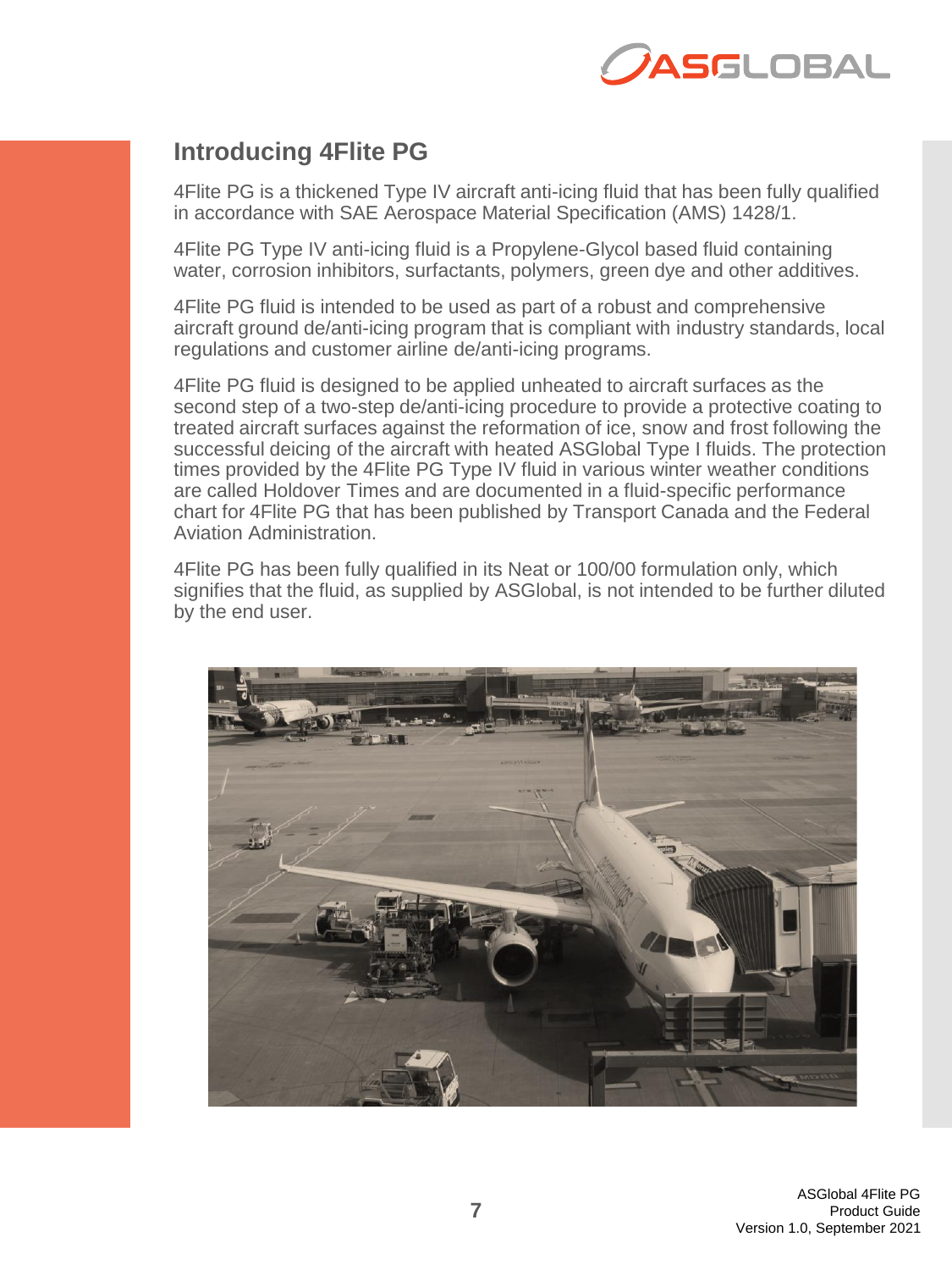

#### **4Flite PG Qualification**

4Flite PG Type IV fluid has undergone extensive testing as per the requirements in SAE AMS 1428/1, including physical property testing, material compatibility testing, environmental performance testing, aerodynamic elimination testing and anti-icing performance testing. 4Flite PG is a fully qualified fluid that has met or exceeded all requirements identified within SAE AMS 1428/1.

All work to qualify 4Flite PG to the requirements of SAE AMS 1428/1 was performed by accredited independent laboratories. A copy of the full Fluid Qualification Report for 4Flite PG can be obtained directly from ASGlobal upon request.

4Flite PG Type IV is included on the lists of Qualified Type IV Fluids published by the Anti-Icing Materials International Laboratory (AMIL), Transport Canada and the Federal Aviation Administration. These lists can be found electronically at the links below.



<https://amillaboratory.ca/aircraft-deanti-icing-fluids/qualified-fluids-lists/>



Transport Transports Canada Canada

[https://tc.canada.ca/en/aviation/general-operating-flight-rules/holdover-time-hot](https://tc.canada.ca/en/aviation/general-operating-flight-rules/holdover-time-hot-guidelines-icing-anti-icing-aircraft#toc-1)guidelines-icing-anti-icing-aircraft#toc-1



[https://www.faa.gov/other\\_visit/aviation\\_industry/airline\\_operators/airline\\_safety/deicing/](http://www.faa.gov/other_visit/aviation_industry/airline_operators/airline_safety/deicing)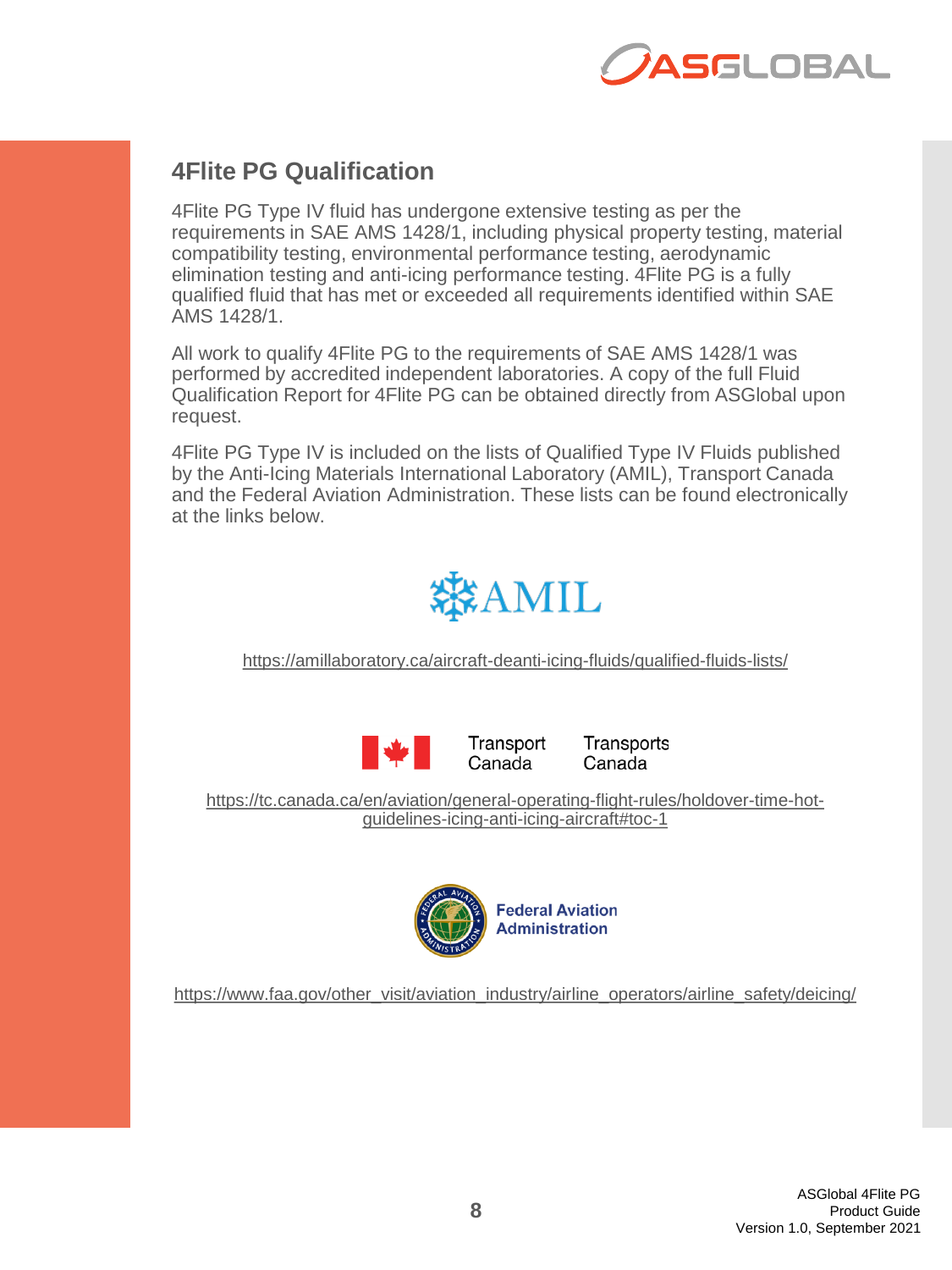

#### **Delivery Options**

4Flite PG Type IV anti-icing fluid is available in the following delivery options:

#### **For Canada and Europe:**

- ~19,000 Liters per tanker truckload
- ~22,000 Liters per ISO tank
- Totes ~1,000 Liters each
- Drums ~208 Liters each

#### **For the United States:**

- ~5,000 Gallons per tanker truckload
- ~6,000 Gallons per ISO tank
- Totes 265 Gallons each
- Drums 55 Gallons each

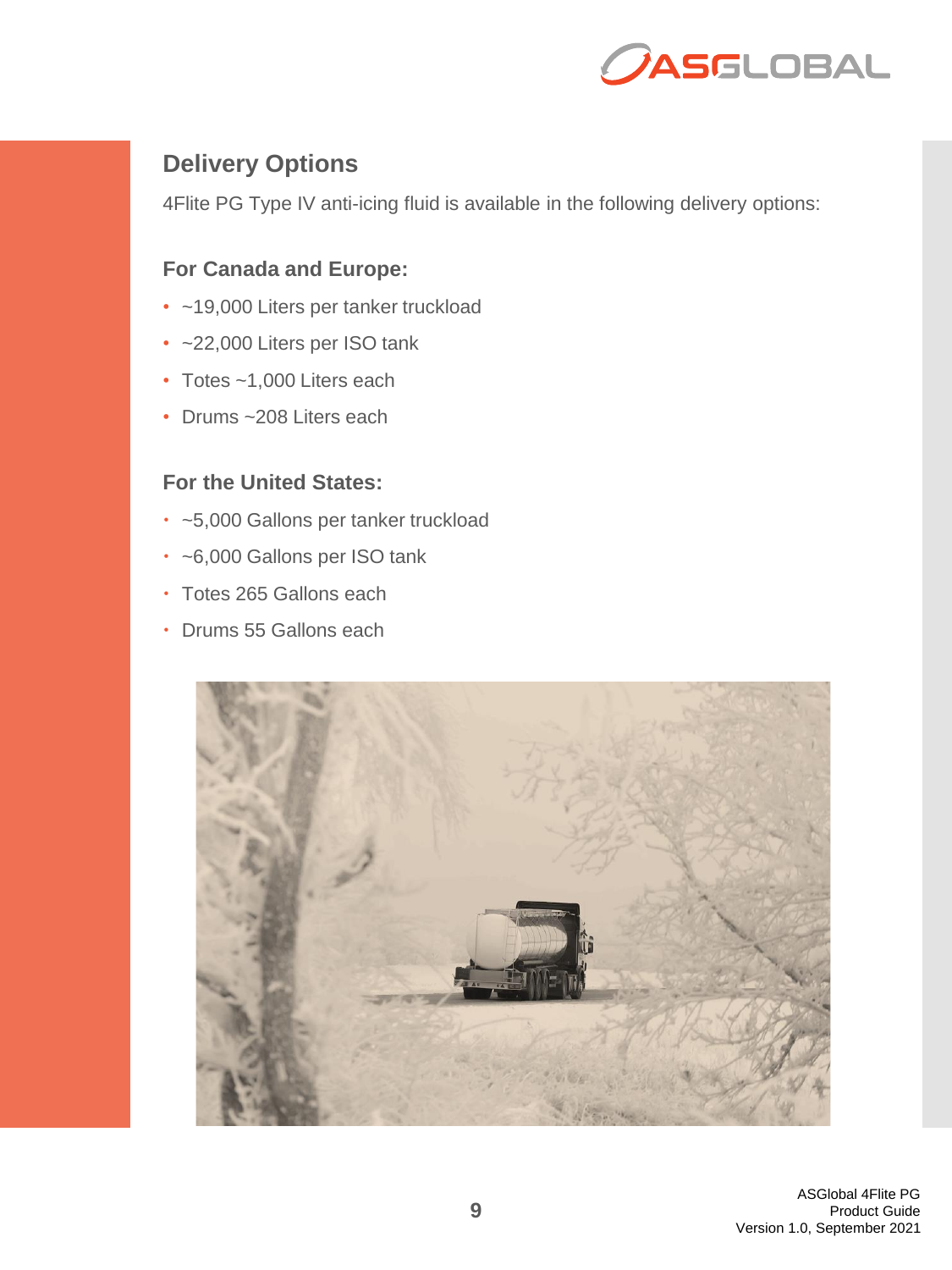

#### **4Flite PG Fluid Data Summary**

A summary of physical, operational and performance data for 4Flite PG has been provided in the table below.

|                | Data                                                                                                                                        | <b>4Flite PG</b>                     |
|----------------|---------------------------------------------------------------------------------------------------------------------------------------------|--------------------------------------|
| 1              | Qualification                                                                                                                               | Conforms to SAE AMS 1428/1           |
| $\overline{2}$ | Composition                                                                                                                                 | 50% by Weight Propylene Glycol       |
| 3              | Colour                                                                                                                                      | Green                                |
| 4              | Appearance                                                                                                                                  | Free of Suspended Matter             |
| 5              | <b>Freezing Point</b>                                                                                                                       | $-38^{\circ}$ C ( $-36.4^{\circ}$ F) |
| 6              | Refractive Index @ 20°C                                                                                                                     | $1.3901 - 1.3931$                    |
| 7              | рH                                                                                                                                          | $6.5 - 7.5$                          |
| 8              | Viscosity (Production Range)                                                                                                                | $26,100 - 36,500$ mPa.s <sup>*</sup> |
| 9              | Lowest On-Wing Viscosity                                                                                                                    | 26,100 mPa.s*                        |
| 10             | LOUT                                                                                                                                        | $-26$ °C (-15°F)                     |
| $\star$        | Viscosity Method: Spindle LV2-disc (with guard leg), 600 mL low form (Griffin) beaker, fluid<br>volume 425 mL, 20°C, 0.3 rpm, 10.0 minutes. |                                      |

#### **Fluid Acceptance**

Users of 4Flite PG fluid shall ensure that a robust and consistent procedure for fluid acceptance is employed and that only duly trained personnel perform fluid acceptance duties.

Prior to accepting fluids, the receiver shall ensure that all shipping documents and product labels clearly identify the 4Flite PG fluid and that a Certificate of Analysis for the fluid has been provided. All seals and caps on the shipping vessels shall be intact as required.

The user shall always verify that the 4Flite PG fluid received complies with the provided Certificate of Analysis and that specific data related to the received shipment be recorded and retained, as per SAE standards and customer de/anti-icing programs. Fluid samples should also be collected and retained.

If any pertinent information is not provided or if any test results are out of range, the user should not accept the fluid shipment and should contact ASGlobal immediately.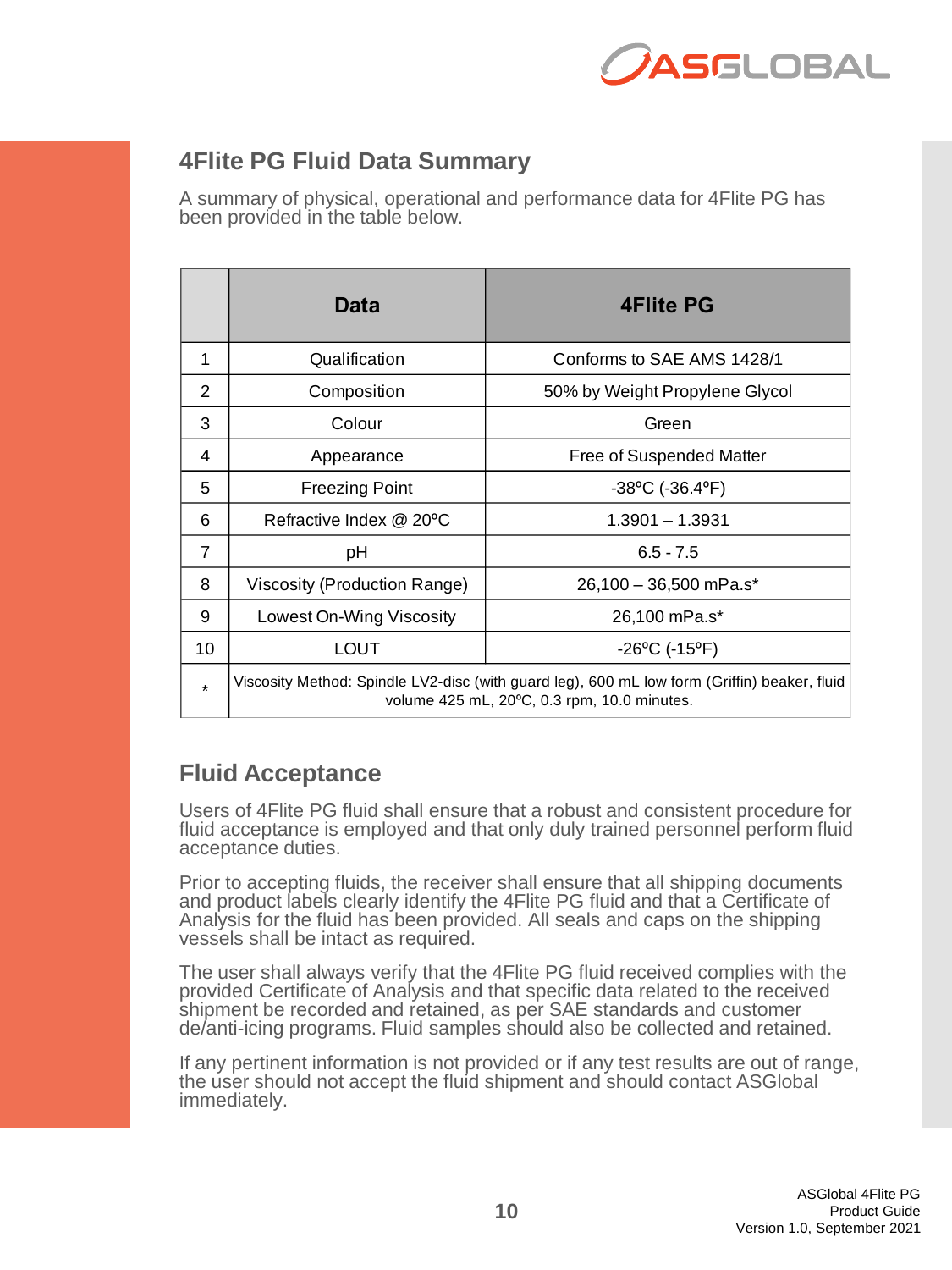

#### **Freezing Point Testing of 4Flite PG**

The freezing point of an anti-icing fluid is the temperature at which the fluid will freeze on aircraft surfaces. The freezing point of 4Flite PG Neat (100/00) is -38ºC (-36.4ºF).

4Flite PG fluid used in winter operations shall be tested by the user daily (or as required in approved ground de/anti-icing programs) to ensure that the freezing point of the fluid is appropriate for each spray application and that the Lowest Operational Use Temperature (LOUT) has not been exceeded.

Hand-held refractometers should be employed by the user to measure the refractive index of 4Flite PG fluid and to determine if the fluid is within the acceptable refraction range.

The user shall always ensure that all refractometers used in operations are suitable for the intended use and that refractometers are properly calibrated and maintained, and that all functional tests (such as zeroing the refractometer) are performed daily or as per manufacturer and/or customer de/anti-icing program requirements. For details on suitable refractometers for 4Flite PG, the user should contact ASGlobal.

#### **Acceptable Refractive Index Range**

4Flite PG fluid, as delivered in its Neat (100/00) form, has an acceptable refractive index range of 1.3901 – 1.3931.

#### **Lowest Operational Use Temperature of 4Flite PG**

SAE AS 6285 defines a Type IV fluid's LOUT as the higher (warmer) temperature of:

- The lowest temperature at which the fluid meets the aerodynamic acceptance test (determined in accordance with SAE AS 5900) for a given type of aircraft rotation speed (high-speed or low-speed); and
- The freezing point of the fluid plus the required freezing point buffer of 7ºC  $(13^{\circ}F)$ .

4Flite PG has undergone extensive aerodynamic acceptance as part of the qualification process for SAE AMS 1428/1. For high-speed ramp aircraft (greater than 100 knots of rotation speed), the aerodynamic acceptance temperature of 4Flite PG Neat (100/00) was determined to be -26ºC (-15ºF).

As 4Flite PG's aerodynamic acceptance temperature of -26ºC (-15ºF) is warmer than the freezing point plus the buffer (-31ºC or -23.8ºF), the **LOUT of 4Flite PG is -26ºC (-15ºF)**.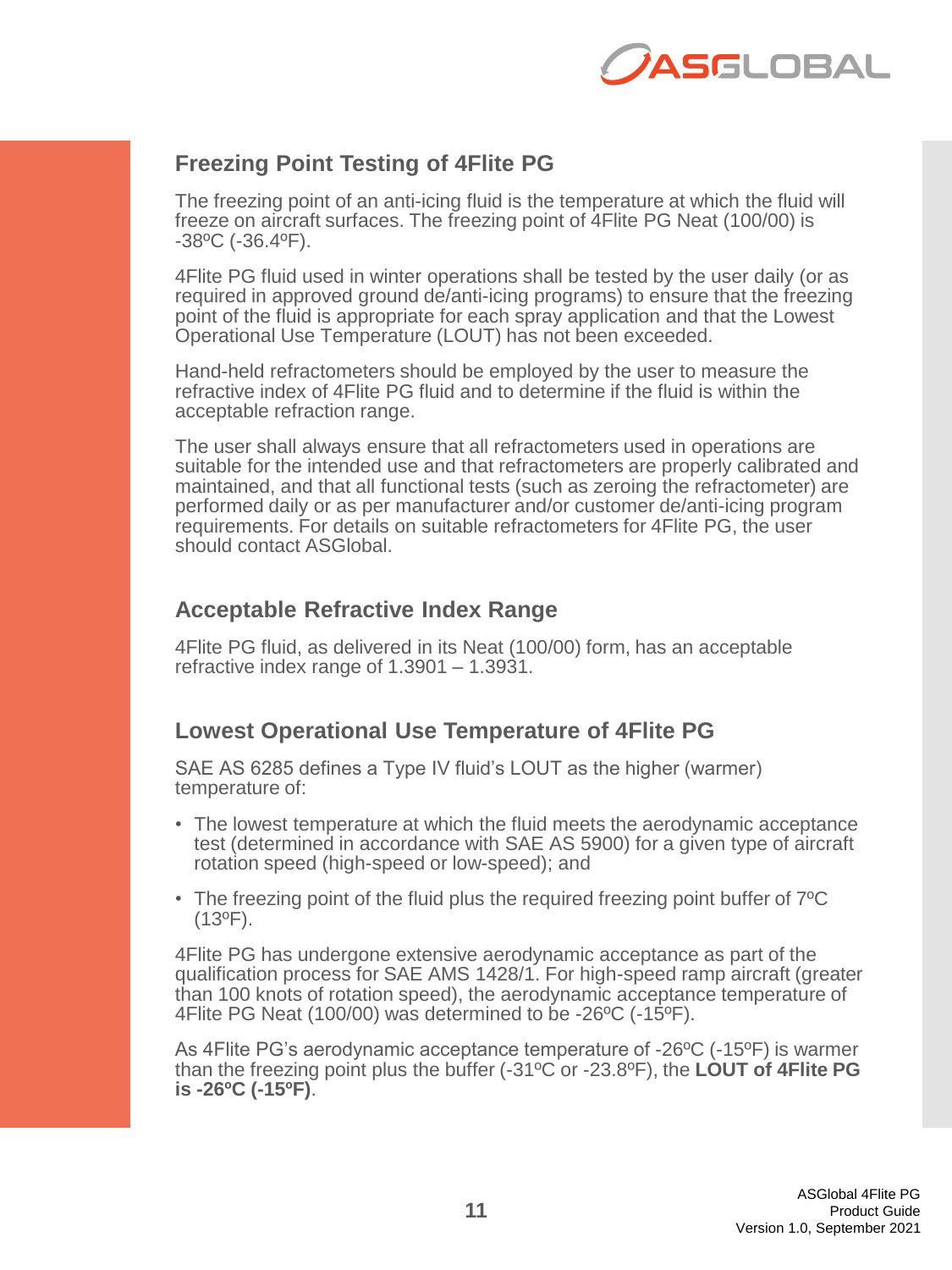

## **Viscosity**

ASGlobal's 4Flite PG is a thickened fluid with a high viscosity that has been formulated to provide a protective layer to treated aircraft surfaces against the reformation of frost, snow and ice. The fluid is designed to remain at high viscosity on treated aircraft and to absorb winter precipitation until the shear force of the take-off roll is exerted upon the fluid and it eliminates to provide aerodynamically clean surfaces. The viscosity of the fluid therefore plays a vital role in the overall performance of the fluid and the end user must ensure the integrity of the viscosity of 4Flite PG fluid through periodic measurements to validate the overall quality of the 4Flite PG fluid used in operations. This includes performing pre-season and other periodic viscosity verifications of 4Flite PG fluids stored in tanks and vehicles, as per SAE AS 6285 requirements and customer de/anti-icing programs.

#### **Recommended Viscosity Measurement Method**

As the viscosity of 4Flite PG is dependent on temperature and the force applied to the fluid, it is imperative that a consistent method of viscosity measurement such as that included in SAE AS 9968 be employed for measuring the viscosity of 4Flite PG fluids.

ASGlobal recommends that the following viscosity method be employed for measuring and reporting the viscosities of 4Flite PG fluid:

- Brookfield LVT Viscometer, DV-II or equivalent;
- Spindle LV2-disc (with guard leg);
- 425 mL of fluid placed in a 600 mL low form (Griffin) beaker;
- $\cdot$  Test temperature = 20 $^{\circ}$ C;
- Viscometer is started at a speed of 0.3rpm;
- The viscosity measurement is recorded at precisely 10 minutes; and
- The viscosity is reported in millipascal-seconds (or mPa.s).

#### **Production Range Viscosity**

The Production Range Viscosity for 4Flite PG 100/00 is 26,100 to 36,500 mPa.s when measured using ASGlobal's recommended viscosity measurement method. The end user shall always ensure that fluid received is within the acceptable range.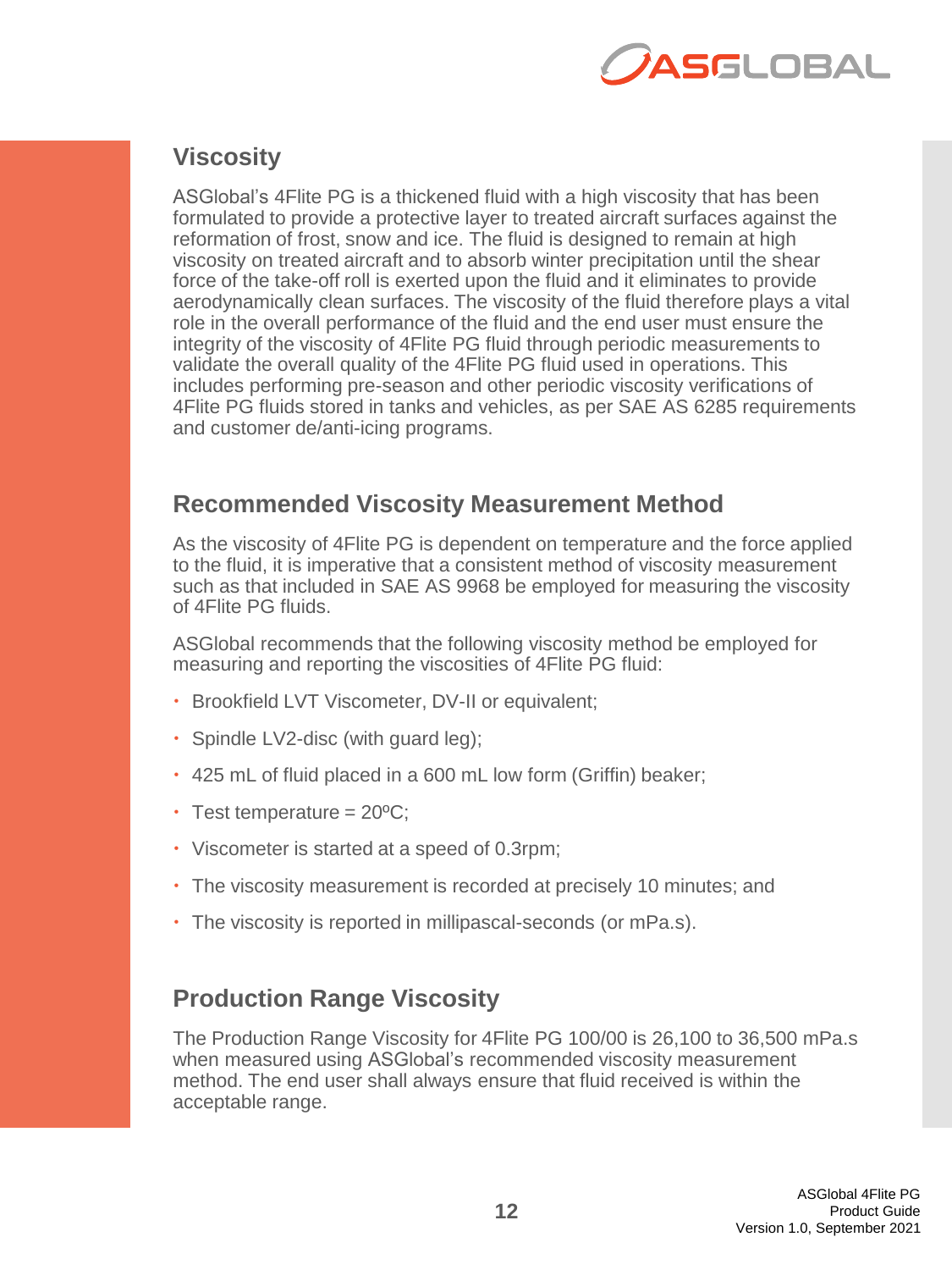

#### **Lowest On-Wing Viscosity**

The Lowest On-Wing Viscosity (LOWV) of 4Flite PG 100/00 is the viscosity of the fluid that was sent for endurance time tests (as per SAE ARP 5485) to determine the holdover time performance of 4Flite PG in various winter operating conditions. The LOWV is therefore the lowest viscosity of 4Flite PG for which the holdover times published by Transport Canada and the Federal Aviation Administration will continue to apply.

The documented LOWV of 4Flite PG, which is included in the holdover time guidance information from Transport Canada and the Federal Aviation Administration, is 26,100 mPa.s.

To ensure that deicing vehicles don't shear 4Flite PG below the LOWV, the end user is required to perform spray tests on a pre-determined basis, as per the requirements in SAE AS 6285 and the various air carrier de/anti-icing programs. 4Flite PG fluid samples from shear tests shall be collected using an acceptable procedure and then tested for viscosity using ASGlobal's recommended viscosity measurement method to ensure that the LOWV is respected. Collected fluid samples can also be properly labeled and sent directly to ASGlobal for viscosity verification.

Shear tests shall be performed at least once annually prior to the start of the deicing season for each deicing vehicle in use. Air carrier customers and other end users may have more stringent requirements for shear tests, and the end user of 4Flite PG shall always ensure that these requirements are respected. This includes the need to potentially complete shear tests during the season in addition to prior to the season, as well as every time a vehicle spray system is repaired or replaced or whenever a new vehicle is introduced.

#### **Product Dilution**

4Flite PG is intended to be employed in a Neat or 100/00 form and shall never be further diluted by the user once received. The fluid has been formulated to be applied unheated and as received as the second step of a two-step de/anti-icing operation.

The holdover time performance of 4Flite PG fluid has not been determined in 75/25 or 50/50 dilutions, and therefore no holdover times for dilutions of the 4Flite PG fluid have been published in the 4Flite PG brand-specific table by the regulators.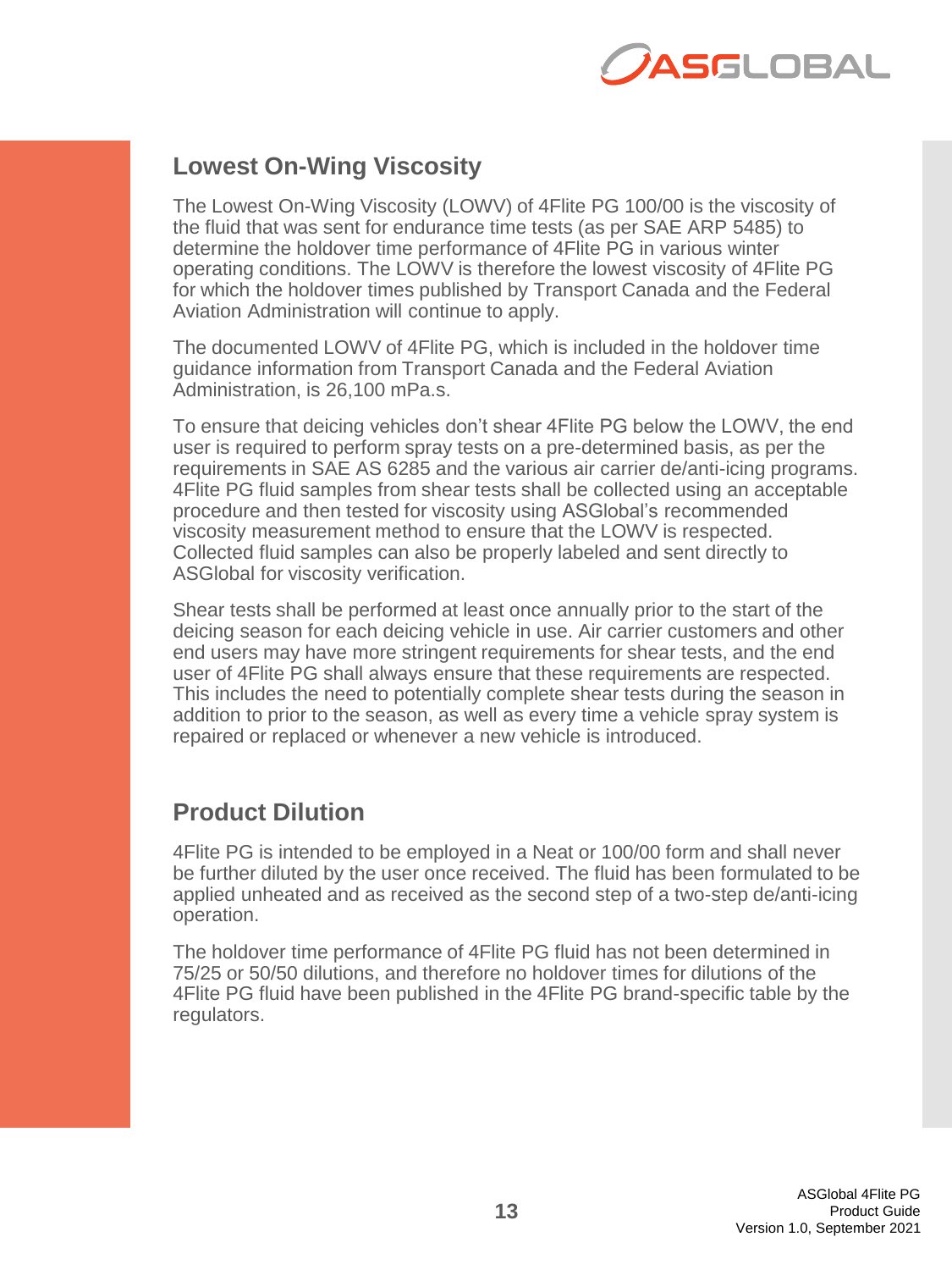

## **Applying 4Flite PG**

The responsibility for ensuring that de/anti-icing operations with 4Flite PG comply with airframe manufacturer requirements, customer de/anti-icing programs, regulatory requirements, environmental considerations and SAE standards resides solely with the user of the product. As such, the fluid application information contained within this Product Guide shall be considered as additional information only.

The user shall also ensure that only properly trained personnel apply 4Flite PG fluids in accordance with applicable customer de/anti-icing programs.

## **Two-Step De/Anti-Icing Operations**

A two-step process is typically employed when aircraft surfaces are contaminated and active precipitation is falling or is expected to begin prior to the departure of the aircraft. In this case, deicing would be completed with a heated ASGlobal Type I fluid in the first step, but then would be immediately followed up with an anti-icing application of 4Flite PG as a second step. The flight crew operating the aircraft is responsible for selecting the desired de/antiicing process (one-step or two-step) and the desired fluid types.

In the first step of a two-step de/anti-icing operation, the user shall ensure that sufficient amounts of heated Type I fluid are employed at a suitable concentration. All aircraft surfaces shall be properly cleaned in the first step and inspected by the user as per SAE standards, regulations and customer de/antiicing programs to ensure that no contamination remains on treated surfaces.

In the second step of two-step operations, the user shall apply an adequate amount of 4Flite PG fluid to aircraft surfaces within three minutes of the Type I spray to provide a uniform fluid coverage.

Each airframe manufacturer identifies the surfaces that can be treated with deicing and anti-icing fluids. Spray diagrams for common aircraft types are included in SAE AS 6286 and customer de/anti-icing programs. The user of 4Flite PG shall always comply with the guidance and restrictions provided in the aircraft spray diagrams and should be aware of all no-spray zones. In the event that the user of 4Flite PG is unfamiliar with the airframe being deiced or has questions about where 4Flite PG can be applied to such aircraft, the user should discuss the de/anti-icing operation with the flight crew or consult the air carrier de/anti-icing program or SAE AS 6286.

4Flite PG fluids should always be applied to aircraft surfaces from a close yet safe distance, as per minimum distances for the deicing vehicle, bucket and nozzle included in applicable ground de/anti-icing programs. For best results and to prevent unnecessary shearing of the fluid, 4Flite PG should be applied using low flow rates and a fan nozzle setting.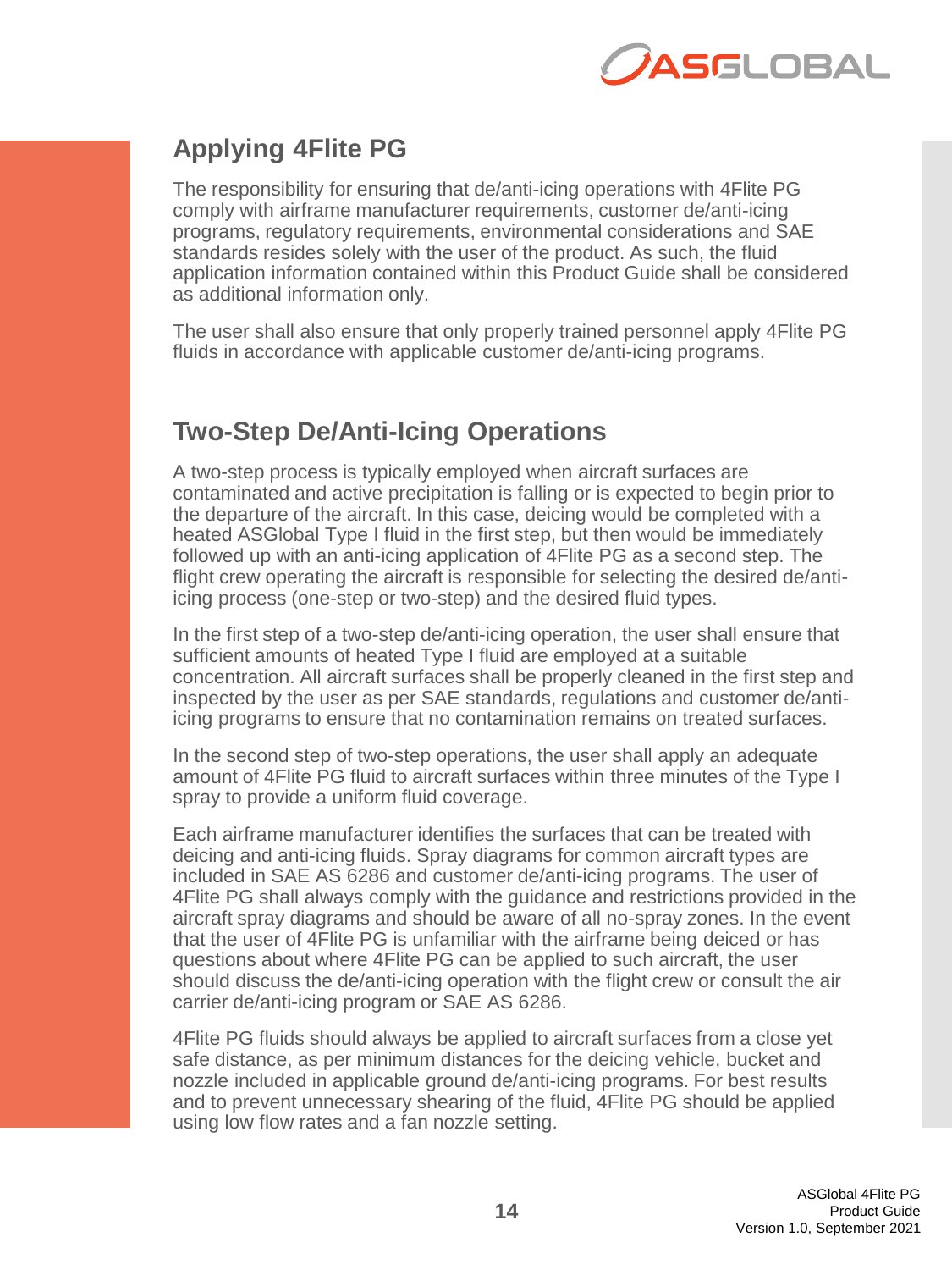

## **One-Step Anti-Icing with Unheated 4Flite PG**

One-step anti-icing with unheated 4Flite PG fluid can be performed in certain conditions, such as to provide a preventative coating to aircraft surfaces when frost conditions or periods of snow or freezing precipitation are forecasted during the overnight hours. In such cases, it is permissible to apply unheated 4Flite PG fluid to clean and dry aircraft surfaces to assist in protecting the aircraft against adhering contamination and to help minimize the time required to deice the aircraft the following morning. This type of preventative anti-icing may assist in ensuring an on-time departure of the aircraft.

Unheated 4Flite PG fluid can also be applied to clean aircraft surfaces when the aircraft is positioned in a hangar, prior to being pulled out into active or forecasted winter operating conditions.

When using 4Flite PG unheated as a one-step anti-icing fluid, the end user shall always ensure that customer airline de/anti-icing programs are respected.

## **One-Step De/Anti-Icing with Heated 4Flite PG**

One-step de/anti-icing with thickened anti-icing fluids is a permissible practice that is still employed in certain global markets. In such cases, the anti-icing fluid is heated and applied to remove contamination from aircraft critical surfaces.

The repeated use of heated thickened anti-icing fluids for de/anti-icing has been the subject of focused research in recent years. This practice results in residues in aerodynamically quiet areas of the aircraft that can rehydrate in periods of high humidity. These rehydrated residues can freeze, resulting potentially in jammed flight controls if the frozen residues are located in highly sensitive areas.

For these reasons, ASGlobal strongly recommends the use of heated Type I fluids for deicing followed by an unheated application of 4Flite PG as an antiicing fluid, should an anti-icing application be required.

## **Applying 4Flite PG with Forced Air**

It is a common practice at many airports around the world and with certain types of vehicles to apply Type I fluids with onboard forced air systems that allow the Type I fluid to be injected into, or applied on top of, a forced air stream.

4Flite PG is a thickened anti-icing fluid that is sensitive to shearing. Shearing of the fluid because of the forced application could result in a reduction in the overall viscosity of the 4Flite PG fluid, which could greatly impact its overall performance as the impacts of the forced air system on the holdover time of 4Flite PG are unknown. As such, it is recommended that end users wanting to employ 4Flite PG with forced air should contact ASGlobal for guidance.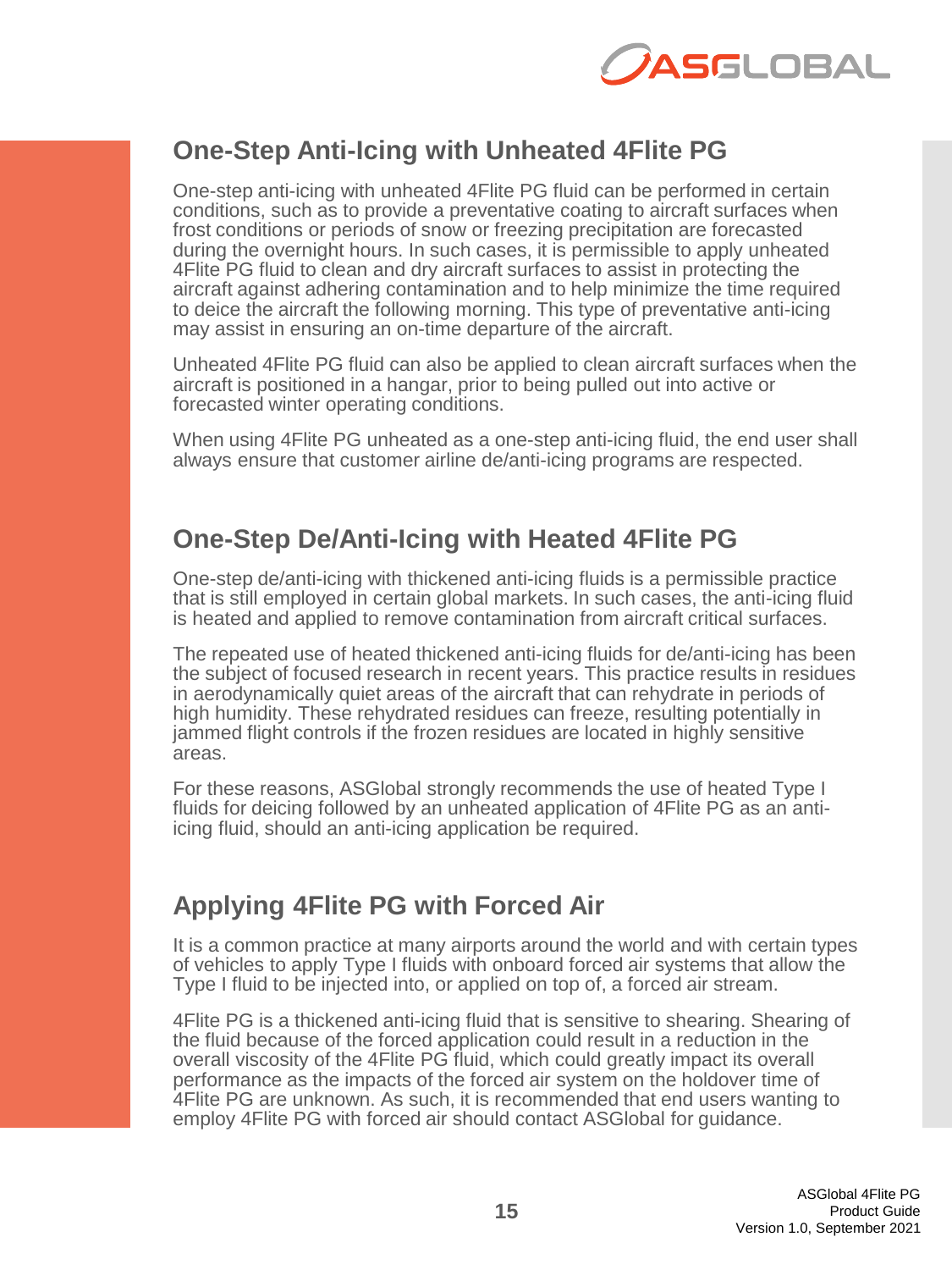

#### **Fluid Failure**

An aircraft anti-icing fluid has lost its effectiveness, and as such is considered to have failed, when it is no longer able to absorb, melt and shed contamination. Fluid failure can typically be determined by performing a visual or tactile check of treated aircraft surfaces. Some visual clues that a fluid has lost (or is in the process of losing) its effectiveness are a loss of fluid dye or a lack of uniformity in fluid dye across a treated surface, loss of gloss, snow or ice accumulation within the fluid layer, surface freezing, buildup of ice crystals in or on the fluid surface or the presence of slush.

When the user of 4Flite PG has determined that the fluid has lost or is in the process of losing its effectiveness, the flight crew shall be notified immediately and another complete deicing and anti-icing (if required) of the aircraft must be completed before it should be permitted to attempt to take off. A pre-takeoff check of the aircraft, or even a pre-takeoff contamination check, may be the only ways to determine that aircraft are free of any contamination.

Fluid failure recognition is an important part of user responsibilities and therefore all user personnel should be trained and qualified to conduct visual and tactile inspections and recognize the onset of fluid failure.

#### **Holdover Time**

The holdover time of an aircraft anti-icing fluid is defined as the estimated time that an anti-icing fluid is effective in preventing frost, ice, slush or snow from forming and adhering to treated surfaces.

Holdover time is calculated as beginning with the start of the final application of the anti-icing fluid and expiring when the fluid is no longer effective. Holdover times are published in winter guidance updates published annually by Transport Canada and the Federal Aviation Administration. The end user must always ensure that the most recent version of the holdover time tables are employed at all times.

When using 4 Flite PG as an anti-icing fluid in accordance with the regulator Type IV holdover time tables, the 4Flite PG fluid must be applied unheated to clean aircraft surfaces and applied in a minimum quantity of one liter per square meter on required aircraft surfaces, or in a minimum volume specified in SAE AS 6286 or the various air carrier de/anti-icing programs. The desired thickness of the 4Flite PG fluid on treated aircraft surfaces is 1 to 3 mm.

As part of the communication of the Anti-Icing Code to the flight crew, users are required to designate the fluid used and provide the flight crew with a start of holdover time application. When reporting the use of 4Flite PG in the Anti-Icing Code, users shall identify the fluid as "ASGlobal 4Flite PG Type IV, 100%".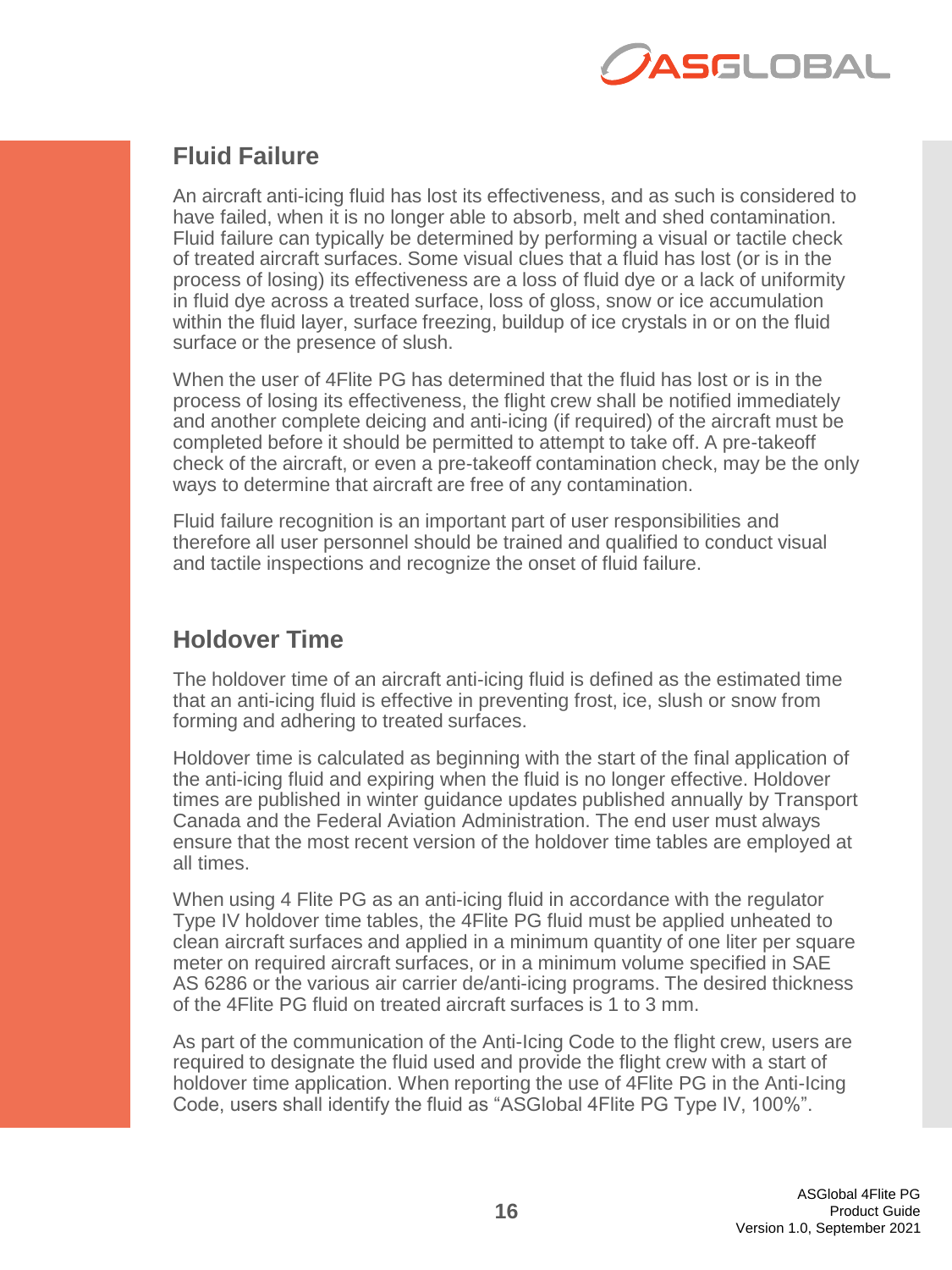

#### **Storage and Handling of 4Flite PG**

The user should ensure that 4Flite PG is stored and handled correctly to maintain satisfactory fluid performance and to ensure that all sources of potential degradation are minimized.

#### **Product Safety**

The user shall always consult the SDS before handling 4Flite PG and ensure that the fluid is employed safely and in an environmentally responsible manner consistent with all applicable local procedures and regulations. It is the responsibility of the user of 4Flite PG to know, understand and adhere to all local procedures, regulations and restrictions on the use of glycol-based fluids in operations.

The user is responsible for ensuring that all employees, contractors and customers are supplied with pertinent information related to the safe use of the 4Flite PG product and that all employees tasked with handling and applying the fluids are properly trained to undertake these functions.

All fluids shall be stored responsibly as outlined in this Product Guide.

Areas where de/anti-icing operations occur can become contaminated with glycol-based fluids due to overspray or dripping and become slippery. The user should employ great caution when operating equipment in these areas and all personnel, flight crews or even passengers should exercise great caution if required to walk in areas exposed to these products. To prevent the spread of glycol-based fluids to other uncontaminated areas, personnel exposed to fluids on the ground should wipe their feet before entering aircraft, vehicles or buildings.

All runoff from de/anti-icing operations should be contained, collected and disposed of in accordance with federal, provincial/state, and local regulations and guidelines. As the requirements governing the collection and disposal of waste fluids from de/anti-icing operations can vary greatly from one location to the next, it is the sole responsibility of the user of 4Flite PG to understand and adhere to all applicable regulations and requirements.

To ensure responsible environmental management of glycol-based fluids used in aircraft ground de/anti-icing operations, users should maintain a Glycol Management Plan (GMP) for each station undertaking de/anti-icing activities and should include this plan within local operating procedures. The GMP would identify local roles and responsibilities related to de/anti-icing, acceptable areas for deicing operations, details on fluids employed, storage and handling procedures, methods to contain and dispose of effluent, glycol reporting procedures, emergency response plans in the events of spills or accidents and inventory control procedures, amongst other elements.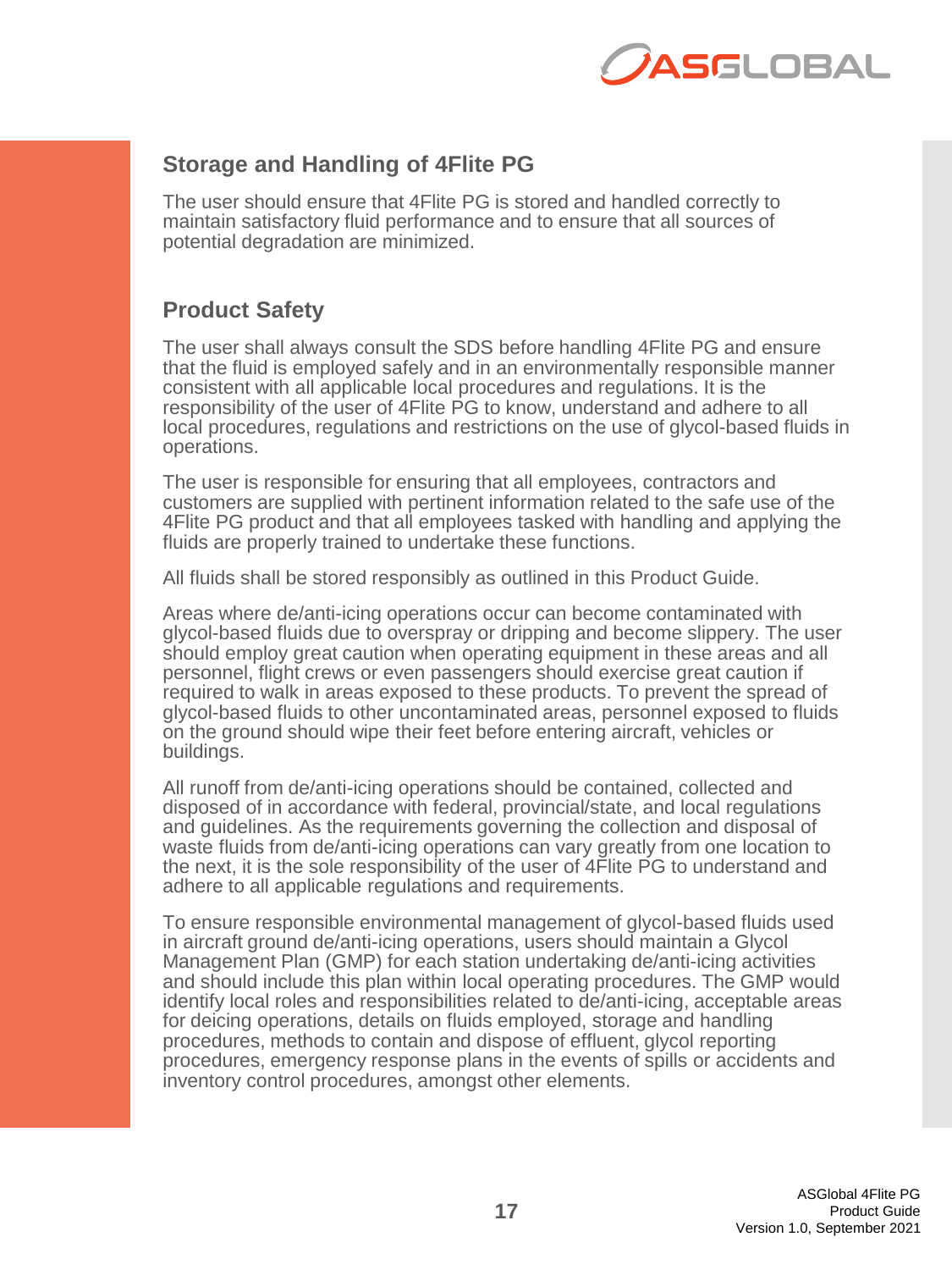

#### **Storage Tanks**

Bulk deliveries of 4Flite PG fluid should only be stored in structurally intact and well-maintained storage tanks. These storage tanks can be made from carbon steel, coated carbon steel, stainless steel or light colored opaque high-density polyethylene. If the user intends to store 4Flite PG fluid in a tank made from material other than those identified above, the user should contact ASGlobal in advance of loading the fluid in such tanks.

All fluid tanks used to store de/anti-icing fluids should be inspected at least annually to ensure that no corrosion or contamination is present on the inside of the tanks. All records of tank inspections should be kept on file by the user for auditing purposes.

When 4Fllite PG is supplied to the user in totes and/or drums, it is preferable for the totes and drums to be stored inside a dry building with all fill and drain ports protected against damage. Totes and drums should be kept away from direct heat sources and shielded from sunlight and fluorescent lights, as these are source of ultraviolet light, which may degrade fluid performance and quality. Totes and drums can also be covered to prevent exposure to ultraviolet light.

When stored in a proper manner, 4Flite PG is not corrosive and will not damage materials commonly used for storage tanks, pumps, fittings and transfer lines such as iron, carbon steel, aluminum, copper and stainless steel. 4Flite PG fluid is compatible with most elastomers used in gaskets, hoses and seals.

The user should avoid using dissimilar metals in contact with each other as galvanic action may occur, which may degrade 4Flite PG fluid in some cases and result in the possible formation of gels and light residues.

#### **Piping and Hoses**

All piping and hoses used to supply 4Flite PG should be dedicated solely for use with this product and should be clearly labelled and color-coded as applicable. A minimum pipe or hose diameter of 8 centimeters (3 inches) is recommended.

Fixed piping can be made from various metals used in storage tank construction, so long as incompatibility issues are considered to prevent degradation of the fluid. All piping used for 4Flite PG should be well maintained by the user and the surfaces should be smooth with no sharp bends.

Flexible hoses used for 4Flite PG should be those approved for use with either petroleum-based products or chemical solvents. Hose fittings should be capped when not in use and stored off the ground to keep them free from contaminants.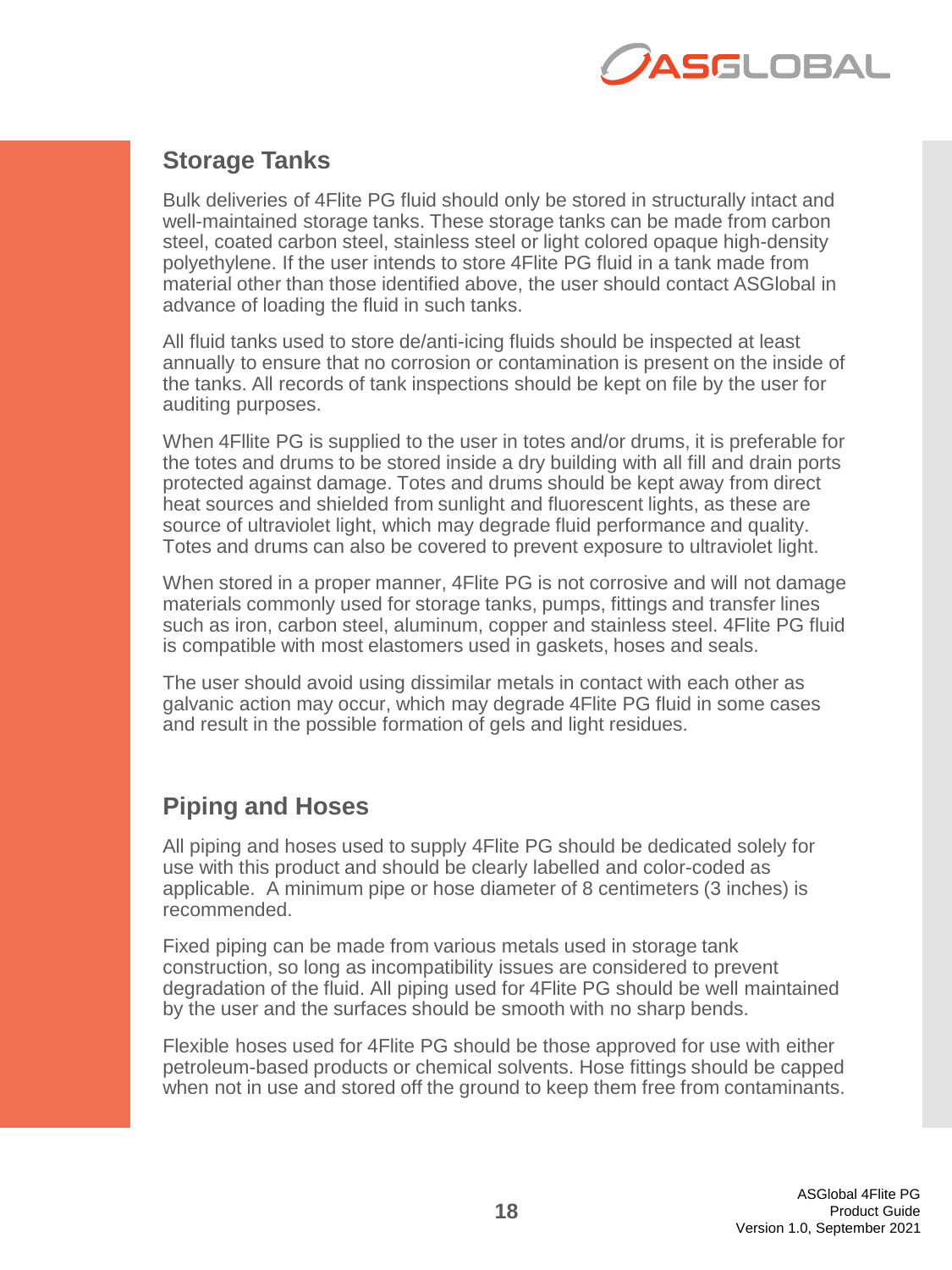

#### **Pumps**

Thickened anti-icing fluids are exposed to shear forces when they are pumped or sprayed through a nozzle, and therefore the end user shall always ensure that proper pumps are used in operations. 4Flite PG fluid is a shear-stable fluid that can be transferred with various commercially available low-shear pump types such as diaphragm pumps and progressive cavity pumps, without affecting the fluid's quality or performance.

#### **Storage Stability**

If the user adheres to strict guidelines for the proper storage of 4Flite PG fluid, the shelf life of 4Flite PG will exceed one year under normal ambient conditions.

Periodic testing of 4Flite PG fluid is required to ensure that the fluid quality is within specifications and the fluid is still acceptable for use. At a minimum, 4Flite PG fluid in user storage tanks shall be tested for quality prior to the onset of each deicing season. This testing shall include, at a minimum, conformance to specifications for product identification and labeling, color, suspended matter, viscosity, refractive index and pH. The user may also specify more frequent intervals for such quality tests, as required in internal de/anti-icing programs and/or as per customer requirements.

All 4Flite PG fluid not meeting specifications during periodic tests shall be quarantined and samples should be sent to ASGlobal for laboratory verification.

#### **Storage Heating of 4Flite PG**

All 4Flite PG fluids should ideally be stored unheated and all unnecessary heating of the fluid shall always be avoided to prevent repetitive heating and cooling cycles on the fluid which may result in thermal degradation, decreases in viscosity and potential increases in refraction measurements.

To ensure that 4Flite PG fluids are safe to use, the user shall ensure that fluid refraction is verified daily during the winter season as part of a robust and ongoing fluid quality program.

#### **Incompatible Mixtures**

4Flite PG should not be mixed with any other deicing or anti-icing fluid.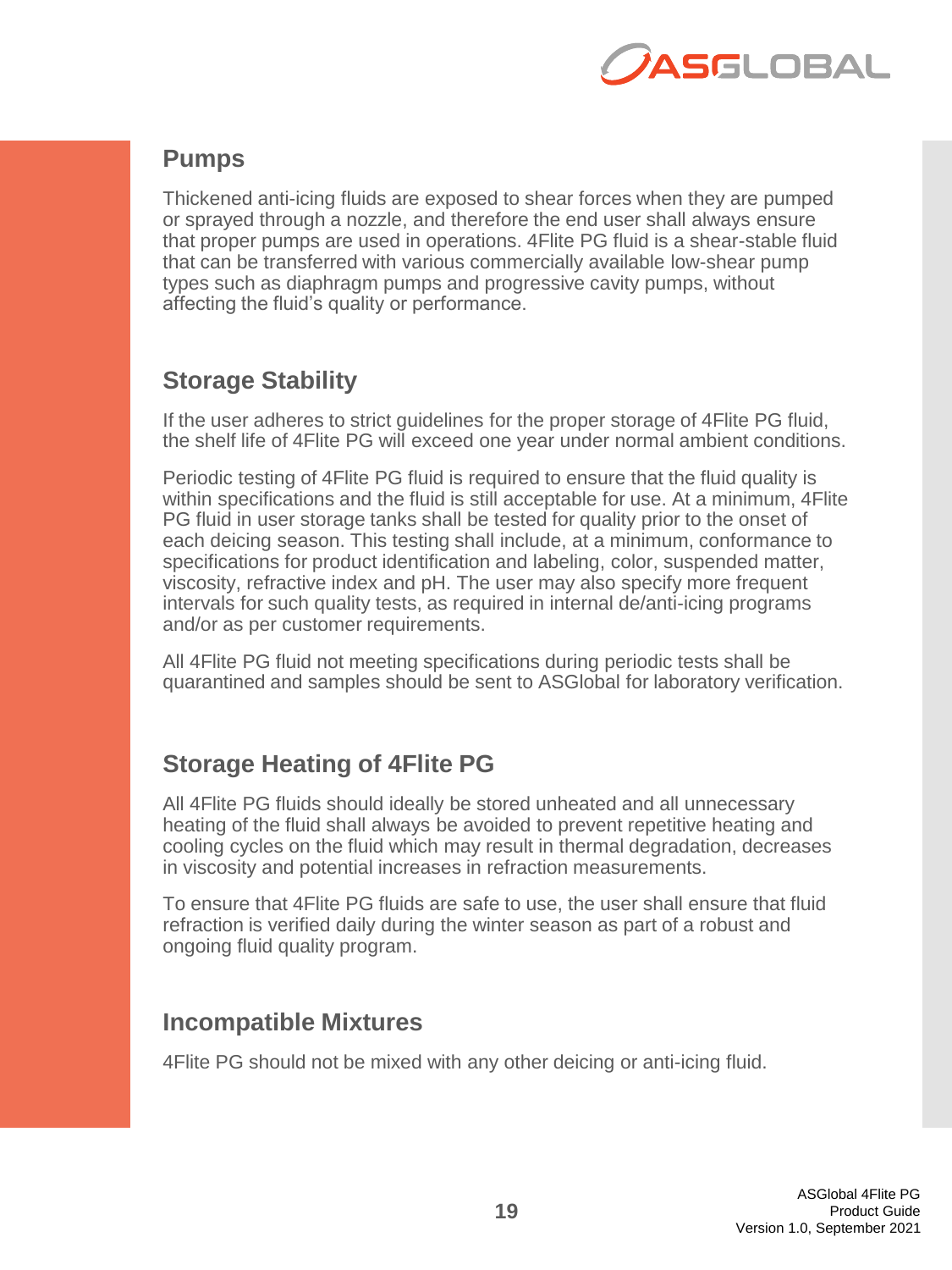

#### **Using 4Flite PG with New Equipment**

When 4Flite PG is slated for use in a new deicing vehicle, the user shall ensure that the vehicle is thoroughly cleaned prior to the introduction of the fluid. Antiicing solutions placed in the vehicle for transport should thoroughly flushed and the fluid tanks and piping rinsed with water prior to loading 4Flite PG into the fluid tanks.

#### **Fluid Changeover Procedures**

If the user is undertaking a fluid changeover from another fluid to 4Flite PG, the user should communicate with ASGlobal in advance of the fluid changeover, to ensure that all precautions are taken to manage the fluid changeover process and maintain product integrity.

#### **Fluid Transfers**

If transferring 4Flite PG fluids for any reason (ex: placing water in vehicle tanks for personnel training or for maintenance on deicing vehicle tanks), all vessels receiving a 4Flite PG transfer shall be thoroughly cleaned and flushed prior to the 4Flite PG fluid being loaded on the vessel. If the receiving tank already contains 4Flite PG, the user should ensure that fluid is tested as required prior to transferring fluid from the tank to the receiving vessel. If the tank fluid was contaminated, the action of transferring the contaminated fluid to the receiving vessel would contaminate the fluid in this vessel. To minimize the risk of product contamination, the user should verify the labels on both the source and receiving vessels prior to the transfer of fluid.

#### **Product Labels**

All storage tanks and deicing vehicles housing 4Flite PG fluids shall be properly labeled to indicate the type of fluid in use. The user shall communicate with ASGlobal to obtain such product labels and shall ensure that they are properly affixed to tanks and vehicles.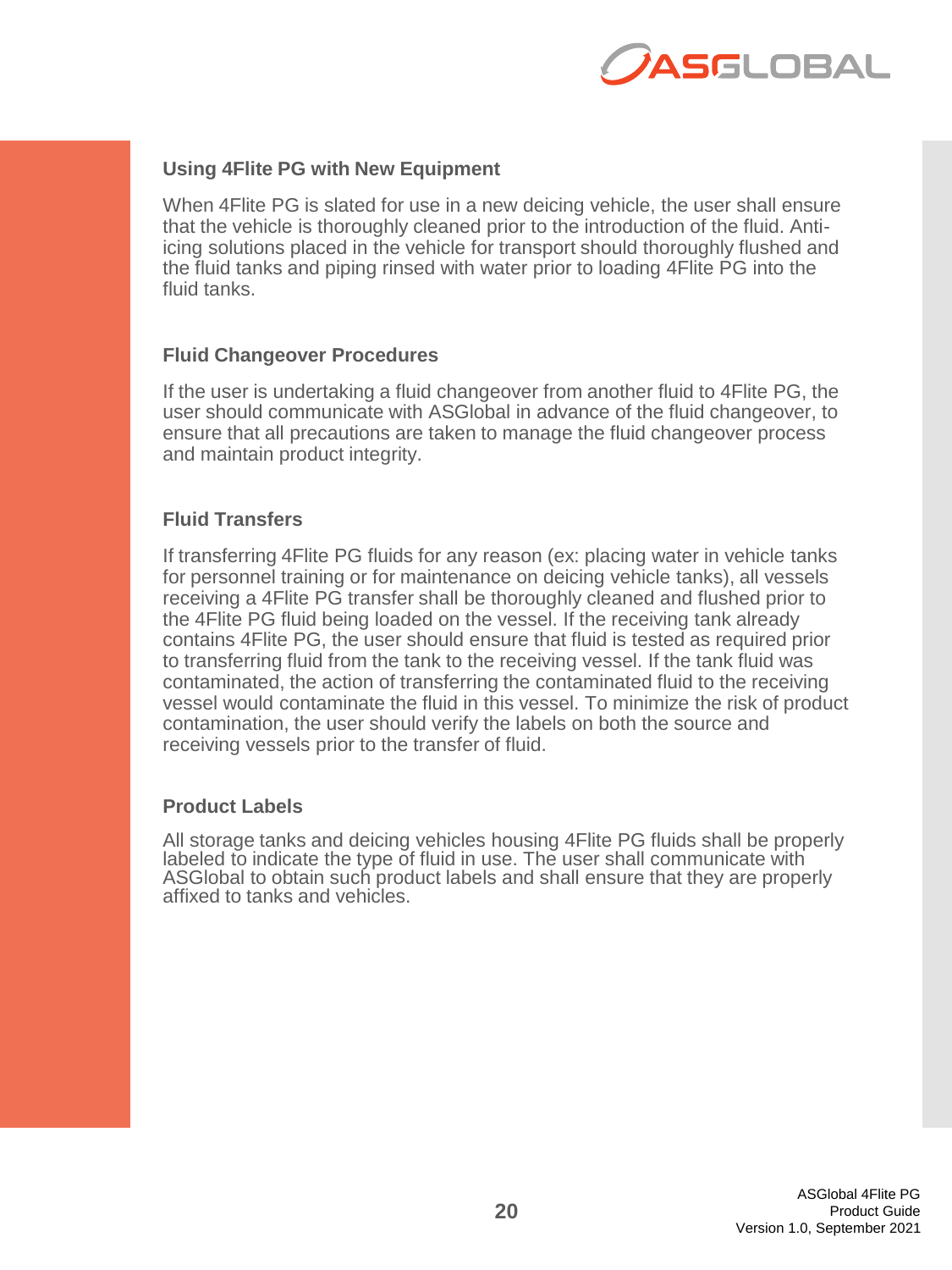

#### **Precautions**

- 4Flite PG Neat (100/00) is designed to be employed as supplied and should not be further diluted by the user once received.
- 4Flite PG should never be applied to aircraft surfaces if the measured refractive index is outside of the acceptable refraction index range (1.3901 to 1.3931).
- 4Flite PG fluid should be applied unheated to clean aircraft surfaces as a second-step anti-icing fluid.
- 4Flite PG fluid should never be applied heated to aircraft surfaces.
- The user shall ensure that all personnel tasked with handling, testing and using 4Flite PG are properly trained and qualified.
- The user shall ensure that the LOUT of 4Flite PG is always respected and that the fluid is never applied to aircraft at temperatures below -26ºC (-15ºF).
- 4Flite PG fluid should not be applied on aircraft no-spray areas. The user should ensure that all personnel have access to no-spray diagrams for common aircraft types and that the spray restrictions related to these aircraft types are trained to personnel.
- 4Flite PG should not be used as antifreeze for vehicles or aircraft lavatories.
- Areas sprayed with 4Flite PG fluid may become slippery. The user should exercise great caution when walking or working in areas where the fluid has accumulated.
- 4Flite PG should not be used to de/anti-ice:
	- Helicopters or Runways;
	- Apron or ramp areas;
	- Pavement:
	- Sidewalks; or
	- Deicing vehicles or ground support equipment.